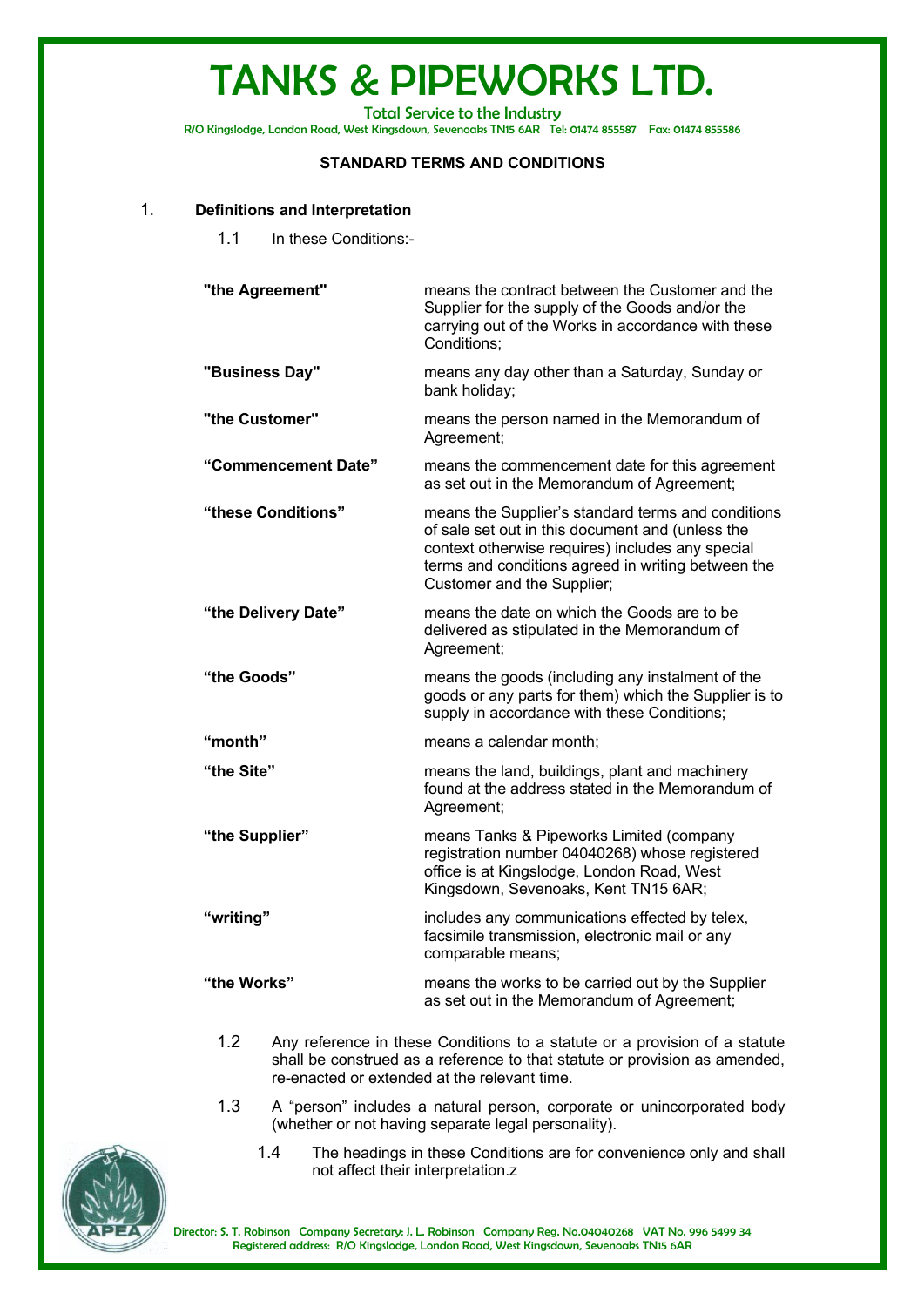#### Total Service to the Industry

R/O Kingslodge, London Road, West Kingsdown, Sevenoaks TN15 6AR Tel: 01474 855587 Fax: 01474 855586

1.5 Where the Customer consists of two or more persons such expression throughout shall mean and include such two or more persons and each or any of them. All obligations on the part of such a Customer shall be joint and several obligations of such persons.

#### 2. **Basis of sale of Goods and provision of the Works**

- 2.1 The Supplier shall supply the Goods and carry out the Works, and the Customer shall pay for the Goods and the Works, in accordance with these Conditions.
- 2.2 This Agreement supersedes and replaces any and all other agreements and/or communications between the parties relating to its subject matter. No variation to these Conditions shall be binding unless agreed in writing between the authorised representatives of the Customer and the Supplier.
- 2.3 The Customer acknowledges that it has not relied on any statement, promise or representation concerning the Goods and/or Works made or given by or on behalf of the Supplier which is not set out in this Agreement or confirmed by the Supplier in writing. For the avoidance of doubt, the Supplier's employees or agents are not authorised to make any such statements, promises or representations and, in entering into this Agreement, the Customer acknowledges that it does not rely on, and waives any claim for breach of, any such statements, promises or representations which are not so confirmed.
- 2.4 Sales literature, price lists and other similar documents issued by the Supplier in relation to the Goods and/or Works are subject to alteration without notice and do not constitute offers to sell the Goods which are capable of acceptance. An order placed by the Customer may not be withdrawn cancelled or altered prior to acceptance by the Supplier and no contract for the sale of the Goods and Works shall be binding on the Supplier unless the Supplier has issued a quotation which is expressed to be an offer to sell the Goods and Works or has accepted an order placed by the Customer by whichever is the earlier of:-
	- 2.4.1 the Supplier's written acceptance;
	- 2.4.2 delivery of the Goods; or
	- 2.4.3 the Supplier's invoice.
- 2.5 Any typographical, clerical or other accidental errors or omissions in any sales literature, quotation, price list, acceptance of offer, invoice or other document or information issued by the Supplier shall be subject to correction without any liability on the part of the Supplier.

#### 3. **The Goods**

- 3.1 No order submitted by the Customer shall be deemed to be accepted by the Supplier unless and until confirmed in writing by the Supplier's authorised representative.
- 3.2 The specification for the Goods shall be those set out in the Supplier's sales documentation unless varied expressly in the Customer's order (if accepted by the Supplier).
- 3.3 The Supplier reserves the right to make any changes in the specification of the Goods which are required to conform with any applicable safety or other statutory or regulatory requirements or, where the Goods are to be supplied to the Supplier's specification, which do not materially affect their quality or performance.

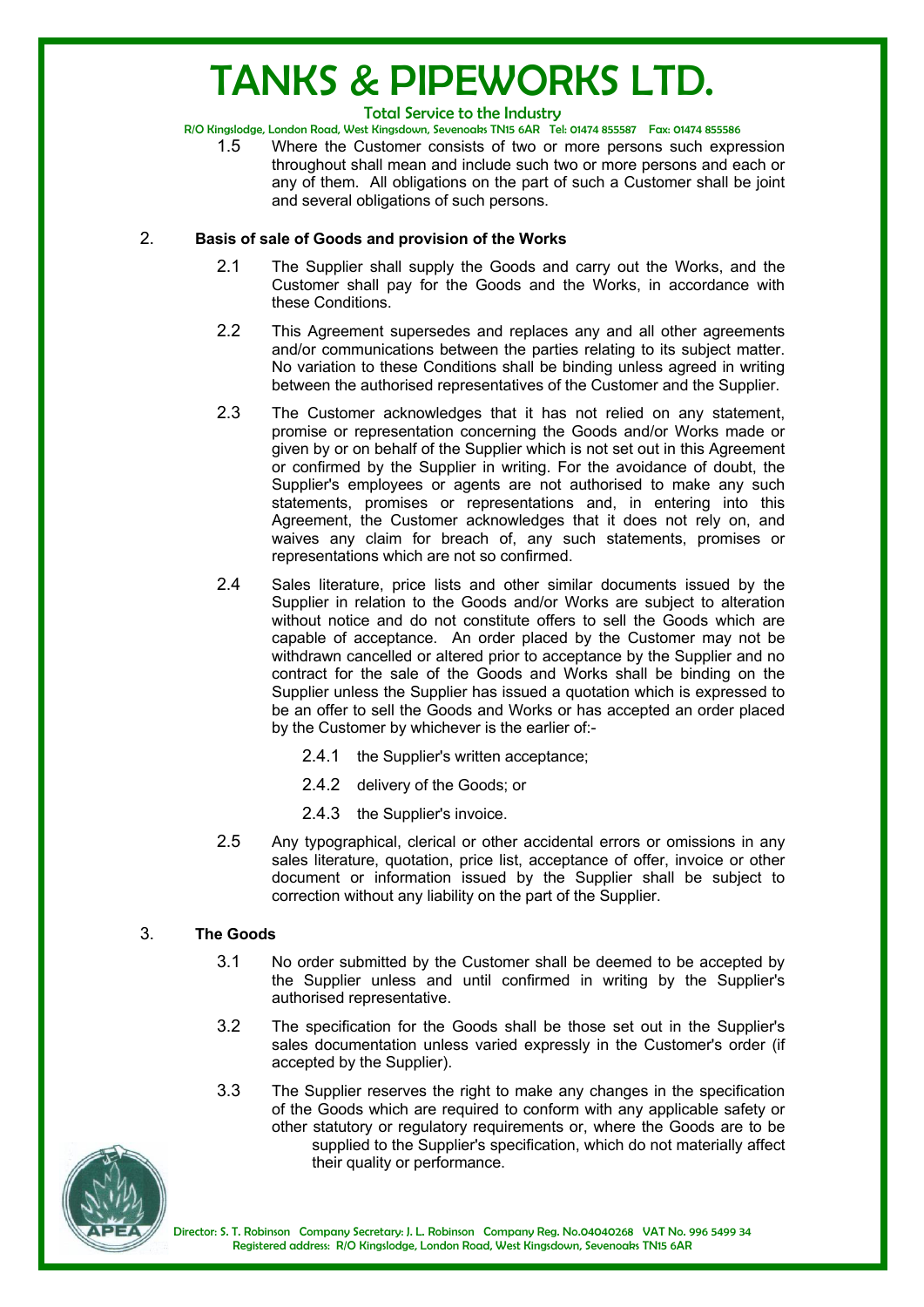#### Total Service to the Industry

R/O Kingslodge, London Road, West Kingsdown, Sevenoaks TN15 6AR Tel: 01474 855587 Fax: 01474 855586

3.4 No order which has been accepted by the Supplier may be cancelled by the Customer except with the agreement in writing of the Supplier on the terms that the Customer shall indemnify the Supplier in full against all losses (including loss of profit), costs (including the cost of all labour and materials used), damages, charges and expenses incurred by the Supplier as a result of cancellation.

#### 3.5 **Professional indemnity**

The supplier is excluded from all liability for any design work

#### 4. **The Works**

- 4.1 With effect from the Commencement Date the Supplier shall, in consideration of the Contract Sum being paid in accordance with these Conditions, provide the works expressly identified in the Memorandum of Agreement or otherwise varied in writing between the authorised representatives of the Customer and the Supplier.
- 4.2 The Supplier shall carry out and complete the Works in a good and workmanlike manner , shall exercise the reasonable skill, care and diligence in the Works to be expected of a professionally qualified / specialist supplier or qualified / specialist sub-contractor, as appropriate, experienced in carrying out work of a similar size, scope, nature, complexity and value to the Works.
- 4.3 Unless agreed otherwise in writing by the authorised representatives of the Supplier and the Customer, the Customer shall be responsible for procuring all the necessary consents or licences for the Works (including, without limitation, for all of the Supplier's hazardous materials) and shall produce to the Supplier copies of such consents or licences upon demand.
- 4.4 The Supplier shall use reasonable endeavours to meet any performance dates agreed with the Customer, but any such dates shall be estimates only and time shall not be of the essence in the performance of these obligations.
- 4.5 In the event that the Supplier informs the Customer that any material or product is not suitable for the Works, but the Customer instructs the Supplier to proceed with such material or product in the Works, the Supplier shall not be liable for any claims, costs, expenses, losses, damages and liabilities incurred by the Customer or any third party arising as a result of the material or product not being suitable and the Customer shall indemnify the Supplier from and against all claims, costs, expenses, losses (including loss of profit), damages and liabilities whatsoever and howsoever arising incurred or suffered by the Supplier (including without limitation all legal expenses and other professional fees together with any value added tax thereon) in relation to any such instruction.

#### 5. **Site Conditions and Health and Safety**

5.1 The Customer, having custody and control of the Site and superior knowledge of the conditions in and surrounding it, shall provide the Supplier with all necessary surveys, reports or other information relating to conditions at the Site in order to enable the Supplier to carry out the Works safely and efficiently. The Customer agrees that the Supplier shall not be liable for any adverse ground conditions or pre-existing defects at the Site and the Customer shall indemnify the Supplier from and against all claims, costs, expenses, losses (including loss of profit), damages and liabilities whatsoever and howsoever arising incurred or suffered by the Supplier (including without limitation all legal expenses and other professional fees together with any value added tax thereon) in

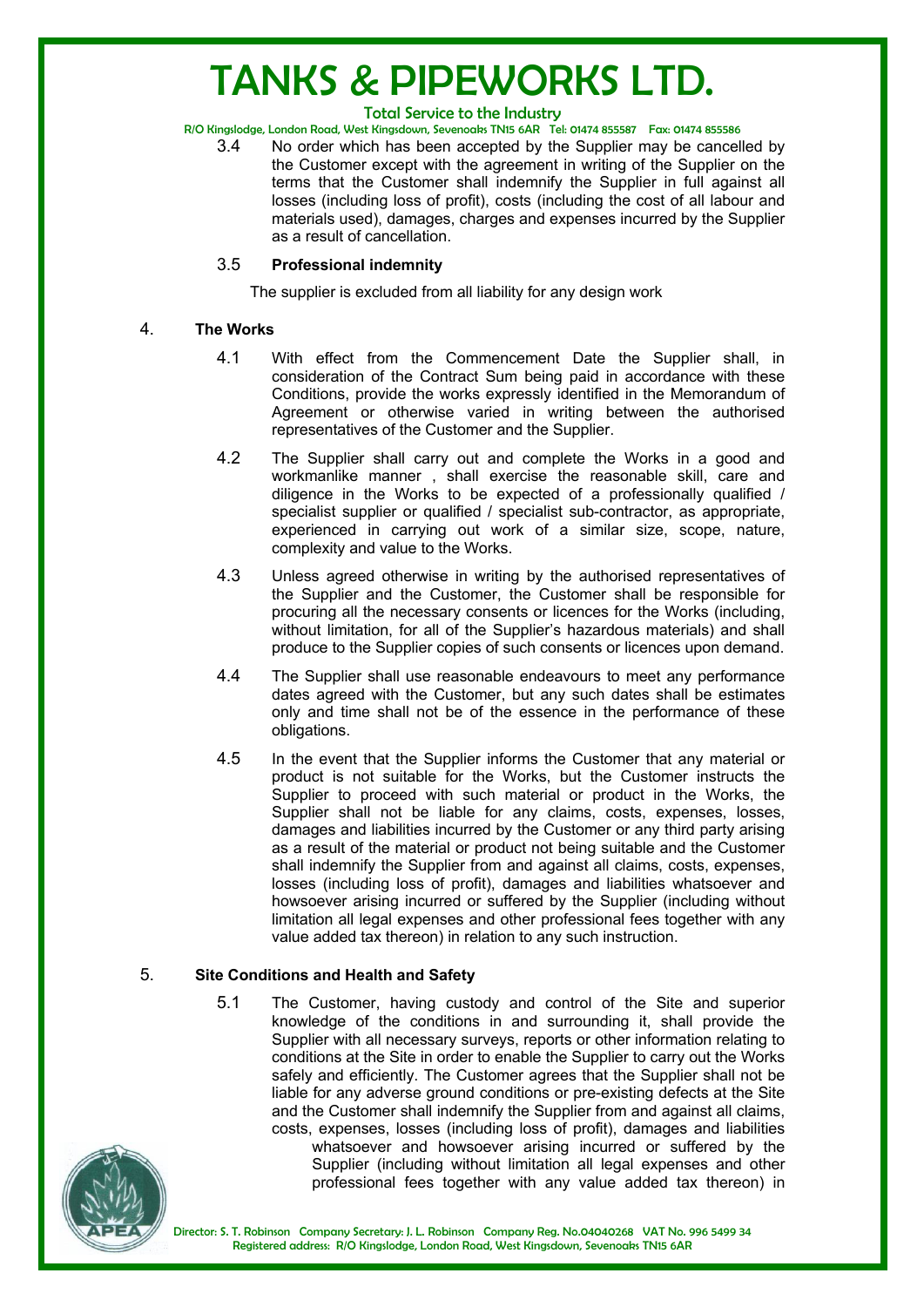#### Total Service to the Industry

R/O Kingslodge, London Road, West Kingsdown, Sevenoaks TN15 6AR Tel: 01474 855587 Fax: 01474 855586

- relation to any such adverse ground conditions or pre-existing defects. Any additional work required to overcome any conditions found at the Site shall be treated as additional work and charged at a reasonable rate in addition to the Contract Sum.
- 5.2 The Supplier shall comply at its own cost with any duties it has relating to the Works pursuant to the Construction (Design and Management) Regulations 2007.
- 5.3 The Customer shall at its own cost ensure that adequate safe access, work area and clear safety instructions are provided to the Supplier at the Site so as to comply with all applicable laws and regulations.
- 5.4 The handling and disposal of any chemical, waste or by-product ("Chemicals") used or generated by the carrying out of the Works belong to the customer /producer of the Hazardous waste. The Supplier will in accordance to E.A. Regs 2005 dispose of hazardous waste for the works carried out if requested on quote/order and supply all documents in relation to disposal of the hazardous waste the customer waives releases, indemnifies and agrees not to assert any claims or bring any cost recovery action against the supplier in connection with the hazardous waste
- 5.5 If the Customer decides to instruct the Supplier to proceed with the carrying out of the Works which would deviate from the Supplier's normal operating procedures, guidelines and contingency plans in a way that the Supplier in its sole discretion believes will place undue risks on the carrying out of the Works or the provision of the Goods ("Risky Operations") then the Supplier shall have no liability arising out of or in connection with the Risky Operations and the Customer hereby assumes all risks, claims and liabilities associated with the Risky Operations. The Supplier shall not be liable for any claims, costs, expenses, losses, damages and liabilities incurred by the Customer or any third party arising from or in connection with the Risky Operations and the Customer shall indemnify the Supplier from and against all claims, costs, expenses, losses, damages and liabilities whatsoever and howsoever arising incurred or suffered by the Supplier (including without limitation all legal expenses and other professional fees together with any value added tax thereon) in relation to the Risky Operations.

#### 6. **Price**

- 6.1 Subject to clauses 5.1 and 11, the Contract Sum shall be calculated, charged and paid as set out in the Memorandum of Agreement or in such other amount or instalments as may be agreed in writing between the authorised representatives of the Supplier and the Customer.
- 6.2 The Customer shall pay any expenses in accordance with the rates specified in the Memorandum of Agreement together with any additional expenses agreed in writing between the Supplier and the Customer.
- 6.3 Where the Supplier has quoted a price for the Goods other than in accordance with the Supplier's published price list the price quoted shall be valid for 3 months only or such lesser time as the Supplier may specify.
- 6.4 The Supplier reserves the right, by giving notice to the Customer at any time before delivery, to increase the price of the Goods and Works to reflect any increase in the cost to the Supplier which is due to any factor beyond the control of the Supplier (such as, without limitation, any foreign exchange fluctuation currency regulation, alteration of duties, significant increase in the costs of labour, materials or other costs of manufacture), any change in delivery dates, quantities or specifications for the Goods and Works which are requested by the

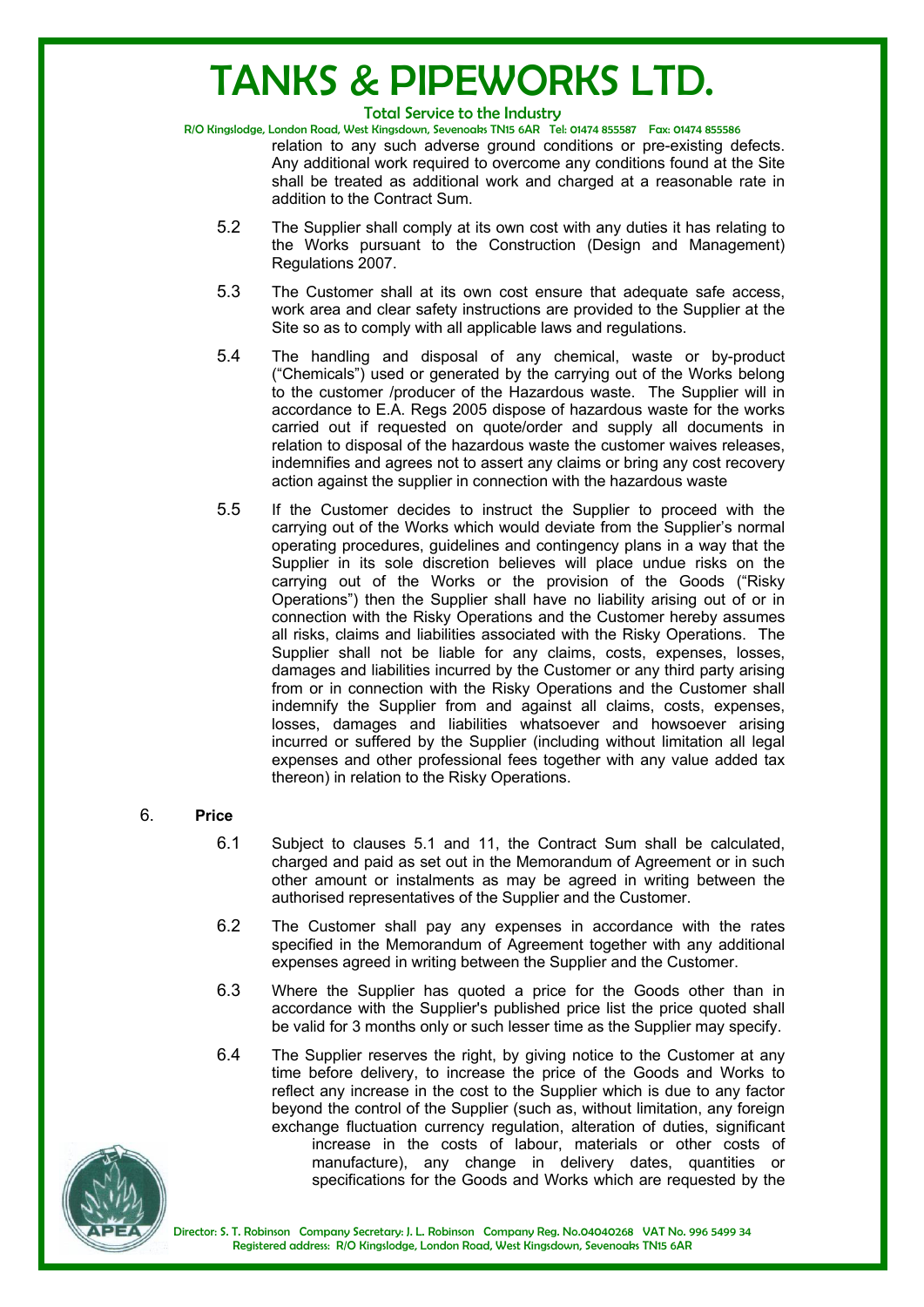#### Total Service to the Industry

R/O Kingslodge, London Road, West Kingsdown, Sevenoaks TN15 6AR Tel: 01474 855587 Fax: 01474 855586 Customer, or any delay caused by any instructions of the Customer or failure of the Customer to give the Supplier adequate information or instructions.

- 6.5 Except as otherwise stated in the Quotation, Memorandum of Agreement or in any price list of the Supplier, and unless otherwise agreed in writing between the Customer and the Supplier, all prices are inclusive of the Supplier's charges for packaging and transport as specified in the Memorandum of Agreement.
- 6.6 The price is exclusive of any applicable value added tax excise, sales or taxes or levies of a similar nature which are imposed or charged by any competent fiscal authority in respect of the Goods and Works, which the Customer shall be additionally liable to pay to the Supplier.

#### 7. **Payment**

- 7.1 The due date for the payment of an invoice from the Supplier shall be the date stated on the invoice.
- 7.2 In respect of each invoice, the Customer shall give notice to the Supplier specifying the amount (if any) of the payment to be made under that invoice and the way the payment has been calculated, no later than five days after the due date.
- 7.3 The final date for payment shall be 15 days after the due date.
- 7.4 The Customer may not withhold payment after the final date for payment of a sum due unless it has given a note to withhold payment no later than five days before the final date for payment. Subject to this five-day requirement, the notice referred to in clause 7.2 may also be the notice to withhold payment if it specifies the amount or amounts proposed to be withheld and any ground or grounds attributable to each amount.
- 7.5 If any payment under an invoice is overdue, then the Supplier may charge interest on the outstanding amount, calculated on a daily basis from the final date for payment up to the date of actual payment, at the rate of 4% per annum above the base rate for the time being of Barclays Bank plc.
- 7.6 On any suspension or termination of the whole or any part of this Agreement or any of the Works under it, the Supplier shall be entitled to, and shall be paid, the amount reasonably incurred at the time of suspension or termination for the Works and for any expenses reasonably incurred at that time (and shall not be obliged to return any sums previously paid by the Customer).

#### 8. **Delivery**

- 8.1 Delivery of the Goods shall be made by the Supplier delivering the Goods to the Delivery Place specified in the Memorandum of Agreement.
- 8.2 The Delivery Date is approximate only and time for delivery shall not be of the essence unless previously agreed by the Supplier in writing. The Goods may be delivered by the Supplier in advance of the Delivery Date upon giving reasonable notice to the Customer.
- 8.3 If the Customer fails to take delivery of the Goods or any part of them on the Delivery Date and/or fails to provide any instructions, documents, licences, consents or authorisations required to enable the Goods to be delivered on that date, the Supplier shall be entitled upon giving written notice to the Customer to charge of an abortive trip, and or charge for storage

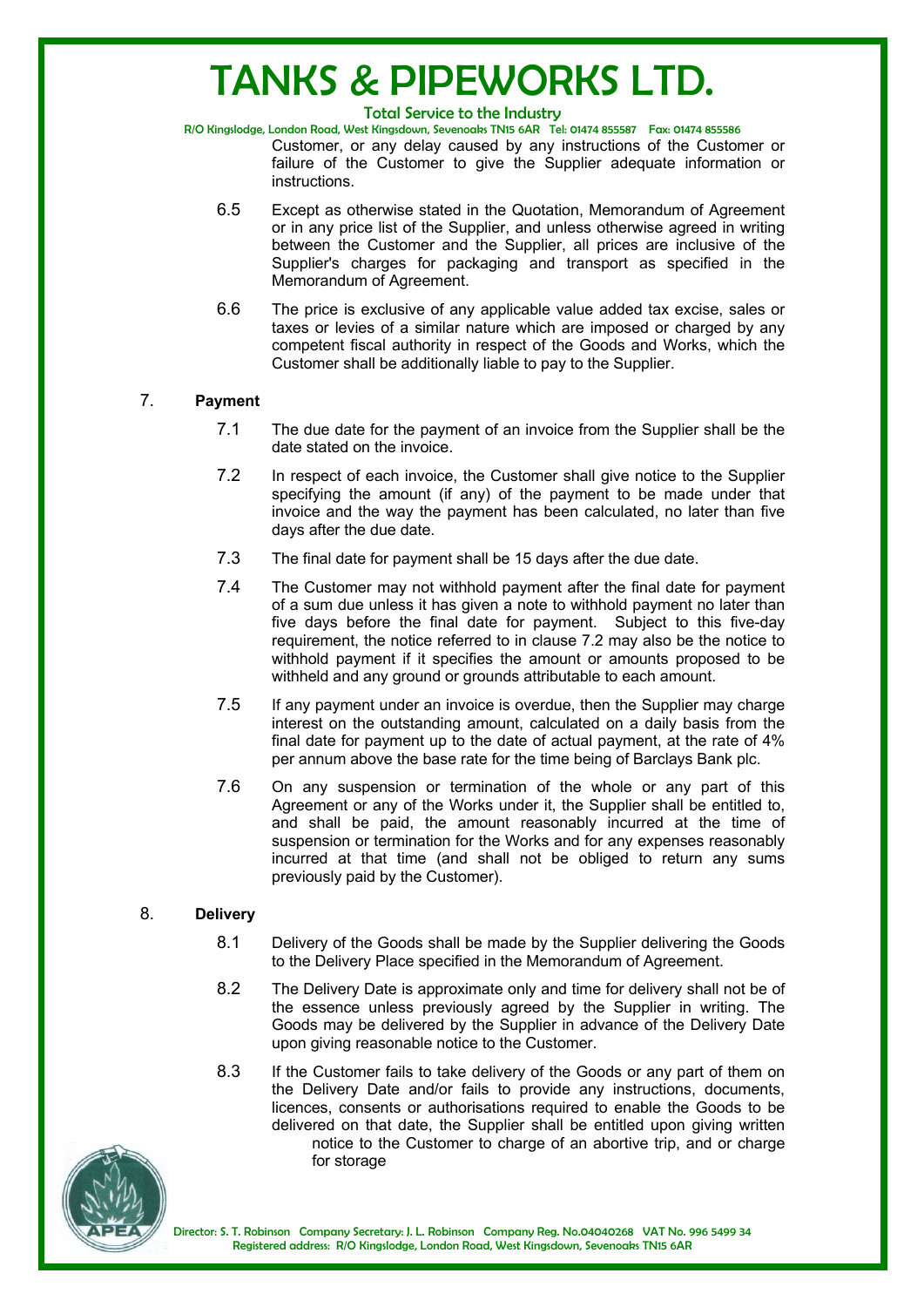#### Total Service to the Industry

R/O Kingslodge, London Road, West Kingsdown, Sevenoaks TN15 6AR Tel: 01474 855587 Fax: 01474 855586

8.4 Storage the Goods and then notwithstanding the provision of clause 10.1 of these Conditions risk in the Goods shall pass to the Customer, delivery shall be deemed to have taken place and the Customer shall pay to the Supplier all costs and expenses including storage and insurance charges arising from such failure.

#### 9. **Non-Delivery of Goods**

- 9.1 If the Supplier fails to deliver the Goods on the Delivery Date other than for reasons outside the Supplier's reasonable control or the Customer's or its carrier's fault:-
	- 9.1.1 if the Supplier delivers the Goods at any time thereafter the Supplier shall have no liability in respect of such late delivery;
	- 9.1.2 if the Customer gives written notice to the Supplier within 7 days business days after the Delivery Date and the Supplier fails to deliver the Goods within 14 days business Days after receiving such notice the Customer may cancel the order and the Supplier's liability shall be limited to the excess (if any) of the cost of the Customer (in the cheapest available market) of similar goods to those not delivered over the price of the Goods not delivered.

#### 10. **Risk and Retention of Title**

- 10.1 Risk of damage to or loss of the Goods shall pass to the Customer at:
	- 10.1.1 in the case of Goods to be delivered otherwise than at the Supplier's premises, the time of delivery or, if the Customer wrongfully fails to take delivery of the Goods, the time when the Supplier has tendered delivery of the Goods; or
	- 10.1.2 in the case of goods being installed by the Supplier, the time that the Supplier notifies the Customer that the installation is complete.
- 10.2 Notwithstanding delivery and the passing of risk in the Goods, or any other provision of these Conditions, legal and beneficial title of the Goods shall not pass to the Customer until the Supplier has received in cash or cleared funds payment in full of the price of the Goods.
- 10.3 Until payment has been made to the Supplier in accordance with these Conditions and title in the Goods has passed to the Customer, the Customer shall be in possession of the Goods as bailee for the Supplier and the Customer shall store the Goods separately and in an appropriate environment, shall ensure that they are identifiable as being supplied by the Supplier and shall insure the Goods against all reasonable risks.
- 10.4 The Supplier reserves the right to repossess any Goods in which the Supplier retains title without notice. The Customer irrevocably authorises the Supplier to enter the Customer's premises during normal business hours for the purpose of repossessing the Goods in which the Supplier retains title and inspecting the Goods to ensure compliance with the storage and identification requirements of sub-clause 10.3.
- 10.5 The Customer's right to possession of the Goods in which the Supplier maintains legal and beneficial title shall terminate if;



10.5.1 the Customer commits or permits any material breach of his obligations under these Conditions;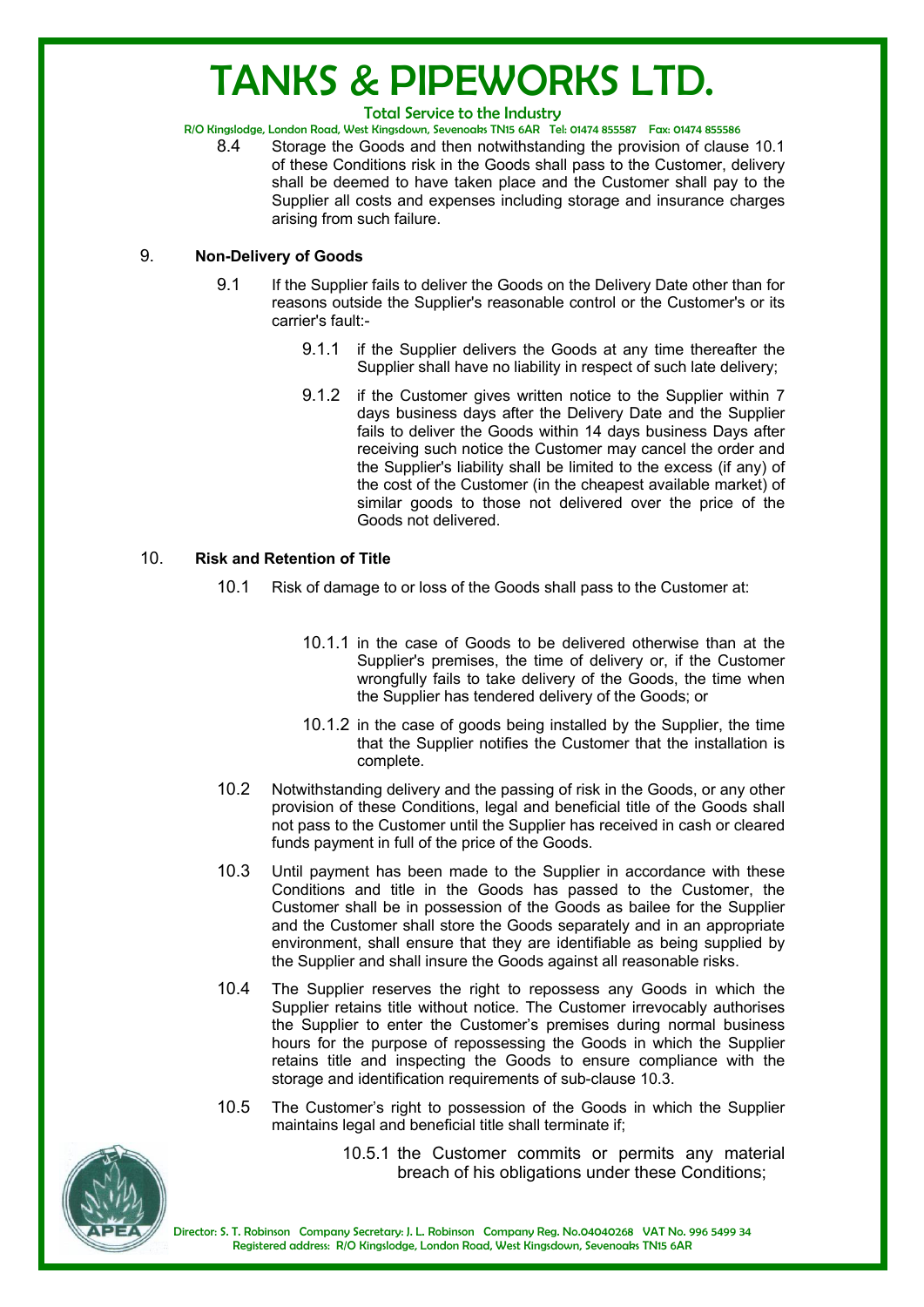Total Service to the Industry

R/O Kingslodge, London Road, West Kingsdown, Sevenoaks TN15 6AR Tel: 01474 855587 Fax: 01474 855586

- 10.5.2 the Customer suspends, or threatens to suspend, payment of its debts or is unable to pay its debts as they fall due or admits inability to pay its debts or (being a company) is deemed unable to pay its debts within the meaning of section 123 of the Insolvency Act 1986 or (being an individual) is deemed either unable to pay its debts or as having no reasonable prospect of so doing, in either case, within the meaning of section 268 of the Insolvency Act 1986 or (being a partnership) has any Partner to whom any of the foregoing apply;
	- 10.6.3 the Customer commences negotiations with all or any class of its creditors with a view to rescheduling any of its debts, or makes a proposal for or enters into any compromise or arrangement with its creditors other than (where a company) for the sole purpose of a scheme for a solvent amalgamation of that other party with one or more other companies or the solvent reconstruction of that other party;
	- 10.6.4 a petition is filed, a notice is given, a resolution is passed, or an order is made, for or in connection with the winding up of the Customer (being a company) other than for the sole purpose of a scheme for a solvent amalgamation of the Customer with one or more other companies or the solvent reconstruction of that other party;
	- 10.6.5 the Customer (being an individual) is the subject of a bankruptcy petition or order;
	- 10.6.6 a creditor or encumbrancer of the Customer attaches or takes possession of, or a distress, execution, sequestration or other such process is levied or enforced on or sued against, the whole or any part of its assets and such attachment or process is not discharged within 7 days;
	- 10.6.7 an application is made to court, or an order is made, for the appointment of an administrator or if a notice of intention to appoint an administrator is given or if an administrator is appointed over the Customer (being a company);
	- 10.6.8 a person becomes entitled to appoint a receiver over the assets of the Customer or a receiver is appointed over the assets of the Customer;
	- 10.6.9 any event occurs, or proceeding is taken, with respect to the Customer in any jurisdiction to which it is subject that has an effect equivalent or similar to any of the events mentioned in clause 9.6.1 to clause 9.6.12 (inclusive);
	- 10.6.10 the Customer suspends, threatens to suspend, ceases or threatens to cease to carry on, all or substantially the whole of its business; or
	- 10.6.11 the Customer (being an individual) dies or, by reason of illness or incapacity (whether mental or physical), is incapable of managing his own affairs or becomes a patient under any mental health legislation; or
	- 10.6.12 any other proceedings are commenced relating to the insolvency or possible insolvency of the Customer.

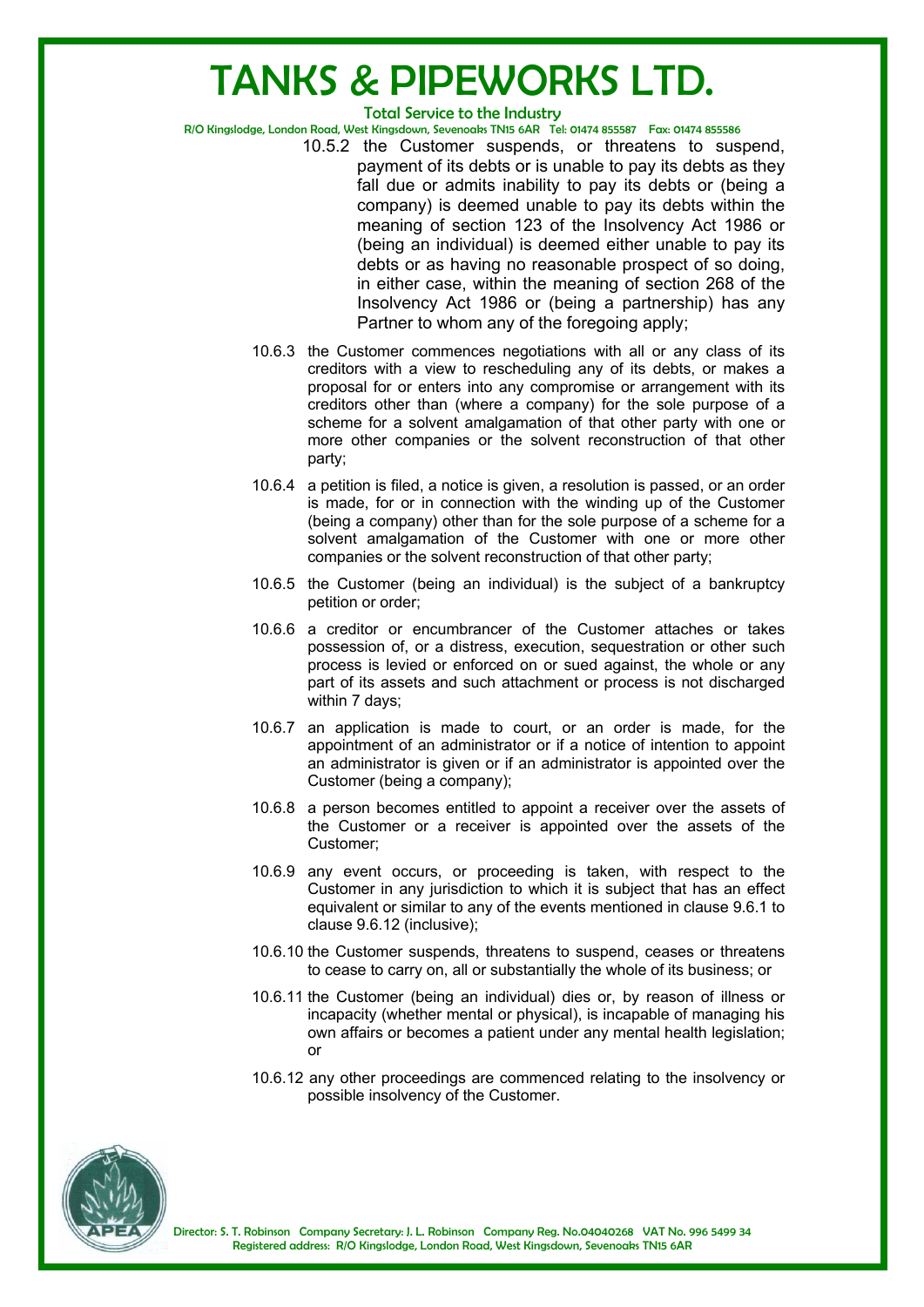#### Total Service to the Industry

R/O Kingslodge, London Road, West Kingsdown, Sevenoaks TN15 6AR Tel: 01474 855587 Fax: 01474 855586

#### 11. **Variations**

- 11.1 The Customer shall inform the Supplier promptly upon the Customer becoming aware that there is any incompatibility between any of the Customer's requirements and the requirements listed in the Memorandum of Agreement, or any need to vary any part of them, in which case the provisions of this clause 11 shall then apply.
- 11.2 Subject to first agreeing a suitable increase in the Contract Sum, the Supplier shall carry out any reasonable variation to the Works that is instructed in writing from time to time by the Customer.
- 11.3 Any variations instructed under clause 11.2 shall be valued in accordance with the agreed increase in the Contract Sum under clause 11.2 and the Supplier shall in addition be paid any direct loss and/or expense incurred by the Supplier due to the progress of the Works being affected by any compliance with a variation (provided that the Supplier notifies the Customer of the loss and/or expense promptly).

#### 12. **Assignment**

- 12.1 The Supplier may assign or sub-let the Agreement or any part of it to any person, firm or company.
- 12.2 The Customer shall not be entitled to assign the Agreement or any part of it without the prior written consent of the Supplier.

#### 13. **Defective Goods**

- 13.1 If on delivery any of the Goods are defective in any material respect and either the Customer lawfully refuses delivery of the defective Goods or, if they are signed for on delivery "condition and contents unknown" the Customer gives written notice of such defect to the Supplier within three business days of such delivery, the Supplier shall at its option:-
	- 13.1.1 replace the defective Goods ; or
	- 13.1.2 refund to the Customer the price for the goods which are defective;
- 13.2 The Supplier shall be under no liability in respect of any defect arising from fair wear and tear, or any wilful damage, negligence, subjection to normal conditions, failure to follow the Supplier's instructions (whether oral or in writing), misuse or alteration of the Goods without the Supplier's approval, or any other act or omission on the part of the Customer, its employees or agents or any third party.
- 13.3 Subject as expressly provided in these Conditions, and except where the Goods are sold under a consumer sale, all warranties, conditions or other terms implied by statute or common law are excluded to the fullest extent permitted by law.
- 13.4 The Customer shall be responsible to ensure that, except to the extent that instructions as to the use or sale of the Goods are contained in the packaging or labelling of the Goods, any use or sale of the Goods by the Customer is in compliance with all applicable statutory handling and sale of the Goods by the Customer is carried out in accordance with directions given by the Supplier or any competent governmental or regulatory authority and the Customer will indemnify the Supplier against any liability loss or damage which the Supplier might suffer as a result of the Customer's failure to comply with this condition.#

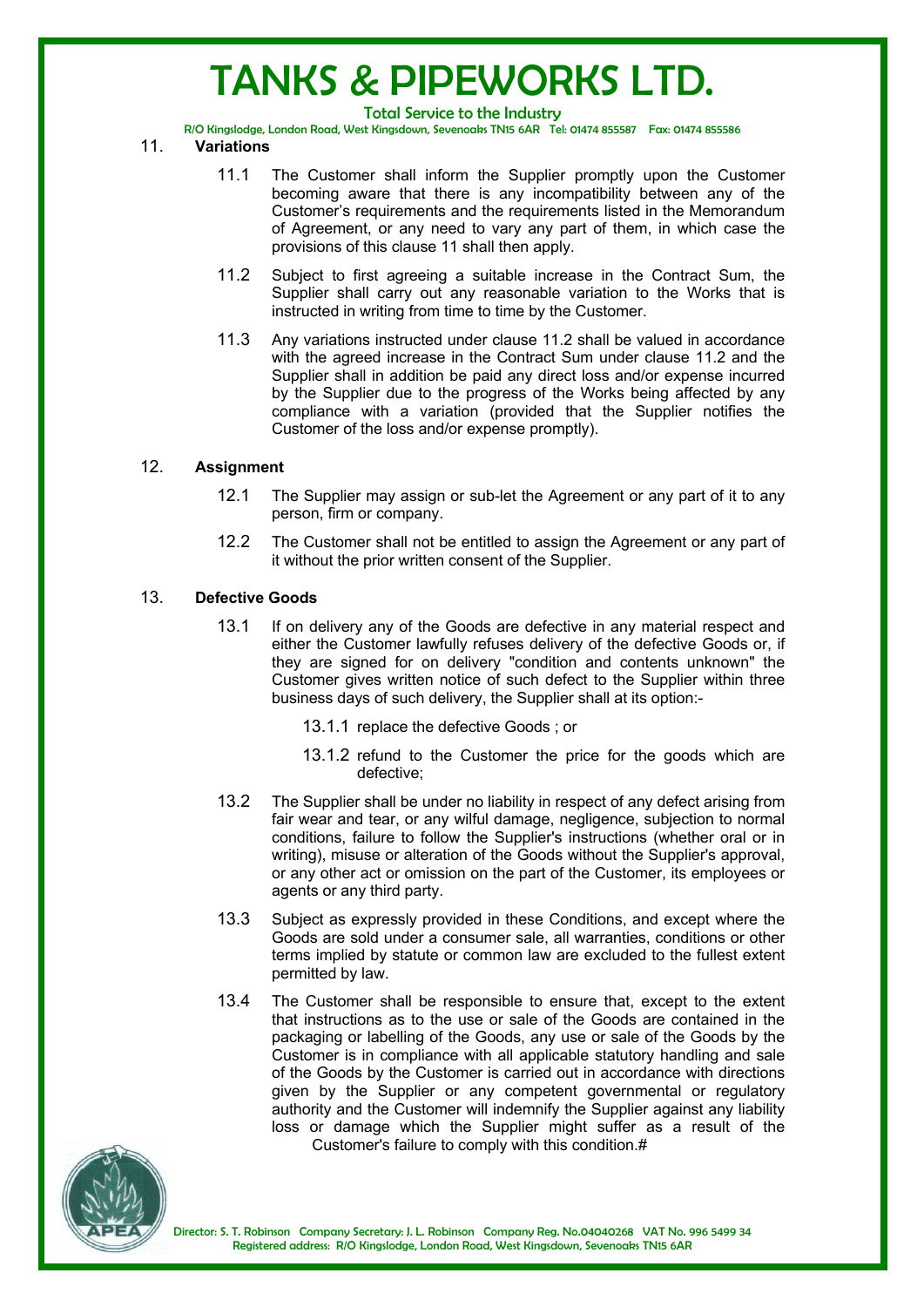Total Service to the Industry

R/O Kingslodge, London Road, West Kingsdown, Sevenoaks TN15 6AR Tel: 01474 855587 Fax: 01474 855586

#### 14. **Warranty for Goods and Services**

14.1 The Supplier warrants that the Goods and Services shall be free from defects in materials and workmanship for a period of [twelve (12) months] from the date of installation and that the control units, gauges and fuel pumps shall be free from defects in materials and workmanship for a period of nine (9) months from the date of installation.

### 14.1 a . **TANK LINING PRODUCT**

Tanks & Pipeworks Ltd hereby guarantees the internal tank linings integrity for installation for a period of 5 years or more which ever is agreed this will be confirmed on your Lining cert which is issued after completion.

- under our product guarantee and replace the defect product in order to restore the integrity of the internal tank lining the liability under this Guarantee will not exceed the contract price for the original installation of the tank lining.
- The Guarantee will be voided if the following conditions are not adhered to by the customer
	- 14.1. b. Non Payment of Works/Goods
	- 14.2 The lining Tank System is for oil and petroleum products according to 6.4 of EN 13160 and Tanks and Pipeworks certification TUV **NORD**
	- 14.3 An obligation on the customer to undertake an annual inspection as per license and authority procedures for a TUV approved maintenance schedule
	- 14.4 Any inspection or Maintenance/repairs is to be carried out by Tanks & Pipeworks or an approved TUV NORD contractor
	- 14.5 The customer needs to specify the alleged defect within 7 days of discovering it and needs to give the opportunity to access the premises at all reasonable times for carrying out the necessary repair work
	- 14.6 Notification to the supplier must be made if any physical changes are made to tank and pipework internal alterations prior to works being carried out, Vacuum build up vent or tank testing must be approved prior to any testing by customer or third party
	- 15 .The warranty under clause 14.1 and 14.1a shall not apply to:



(a) products that have been modified and/or subjected to improper handling, storage, installation, operation or maintenance or to any product normally consumed in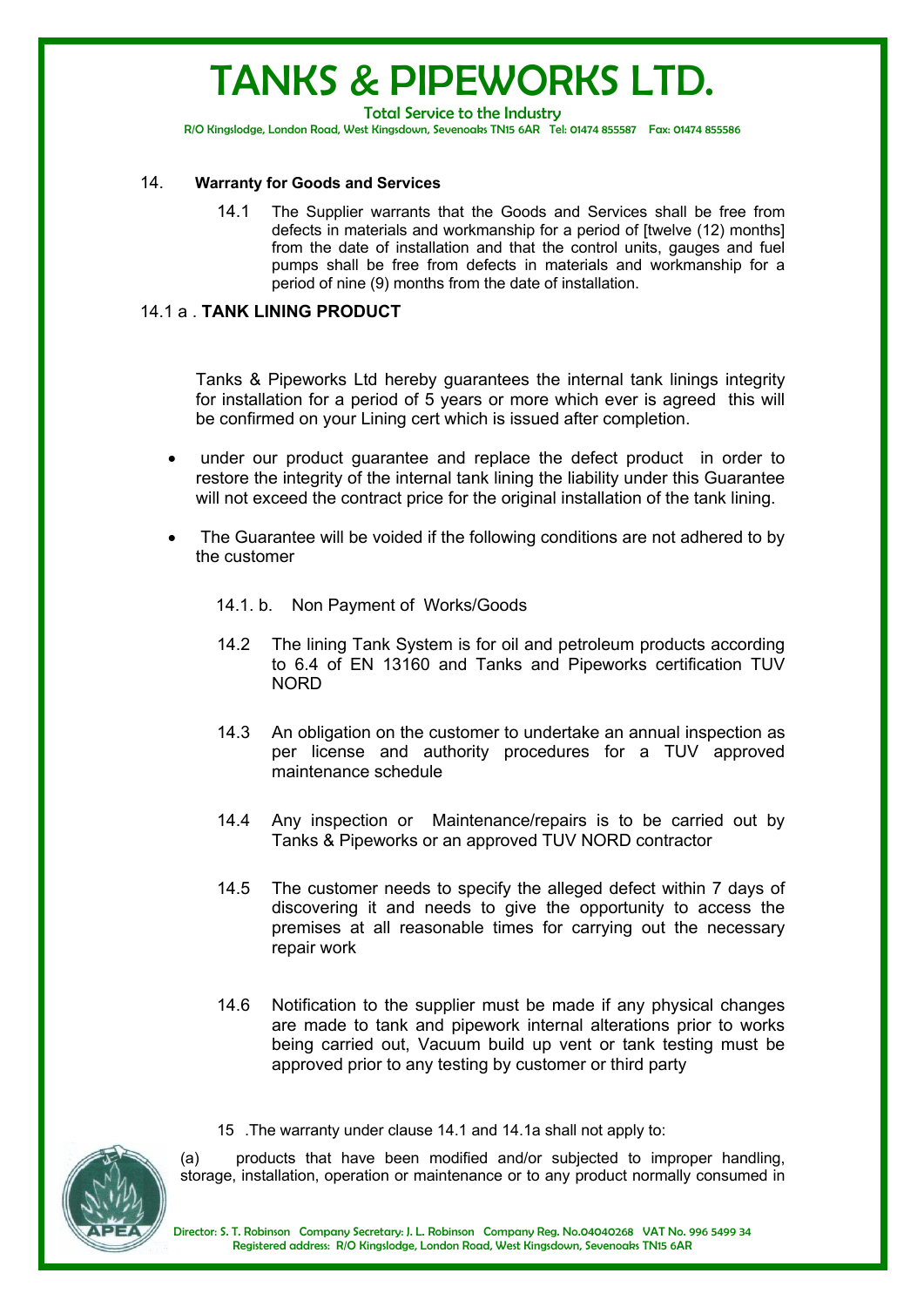#### Total Service to the Industry

R/O Kingslodge, London Road, West Kingsdown, Sevenoaks TN15 6AR Tel: 01474 855587 Fax: 01474 855586 operation;

- (b) any item which is purchased by the Supplier or furnished by the Customer as a component part of a product, or not manufactured by the Supplier and purchased for the Customer except to the extent to which such items are covered by the warranty, if any, of the original manufacturer of it;
- (c) the design on those jobs where the Supplier prepares shop drawings, tracing drawings or lists from designs furnished by others;
- (e) damage to a product caused by abrasive materials, corrosion due to aggressive fluids, lightning, improper voltage supply, mishandling or misapplication
- (f) actual operating conditions being different from those specified in the Agreement or in any variations;
- (h) any products or materials normally consumed in operation or that have a life shorter than the applicable warranty period specified in this clause 14.1; 14.1a
- (i) any item which is a component part of the Goods provided by the Supplier to the Customer where such item is furnished to the Supplier by the Customer where such defects in materials and equipment supplied by the Customer could not reasonably have been discovered by the Supplier; or
- (j) any Goods not manufactured by the Supplier but purchased by the Supplier except to the extent to which such Goods are covered by the warranty, if any, of the original manufacturer.

#### 15. **Customer's Default**

- 15.1 If the Customer fails to make any payment by the final date for payment then, without prejudice to any other right or remedy available to the Supplier, the Supplier shall be entitled to:-
	- 15.1.1 cancel the order or suspend any further deliveries of Goods to the Customer or suspend performance of the Works provided that the Supplier has first given the Customer not less than 7 days' written notice of its intention to suspend and its grounds for doing so;
	- 15.1.2 if the non-payment continues for a further 14 days of the suspension of performance under clause 15.1.1, the Supplier may terminate this Agreement with immediate effect by notice in writing to the Customer;
	- 15.1.3 appropriate any payment made by the Customer to such of the Goods and Works (or the goods supplied under any other contract between the Customer and the Supplier) as the Supplier may think fit (notwithstanding any purported appropriation by the Customer).
- 15.2 This condition applies if:-
	- 15.2.1 the Customer fails to perform or observe any of its obligations hereunder or is otherwise in breach of this Agreement (save for those set out in clause 15.1); or

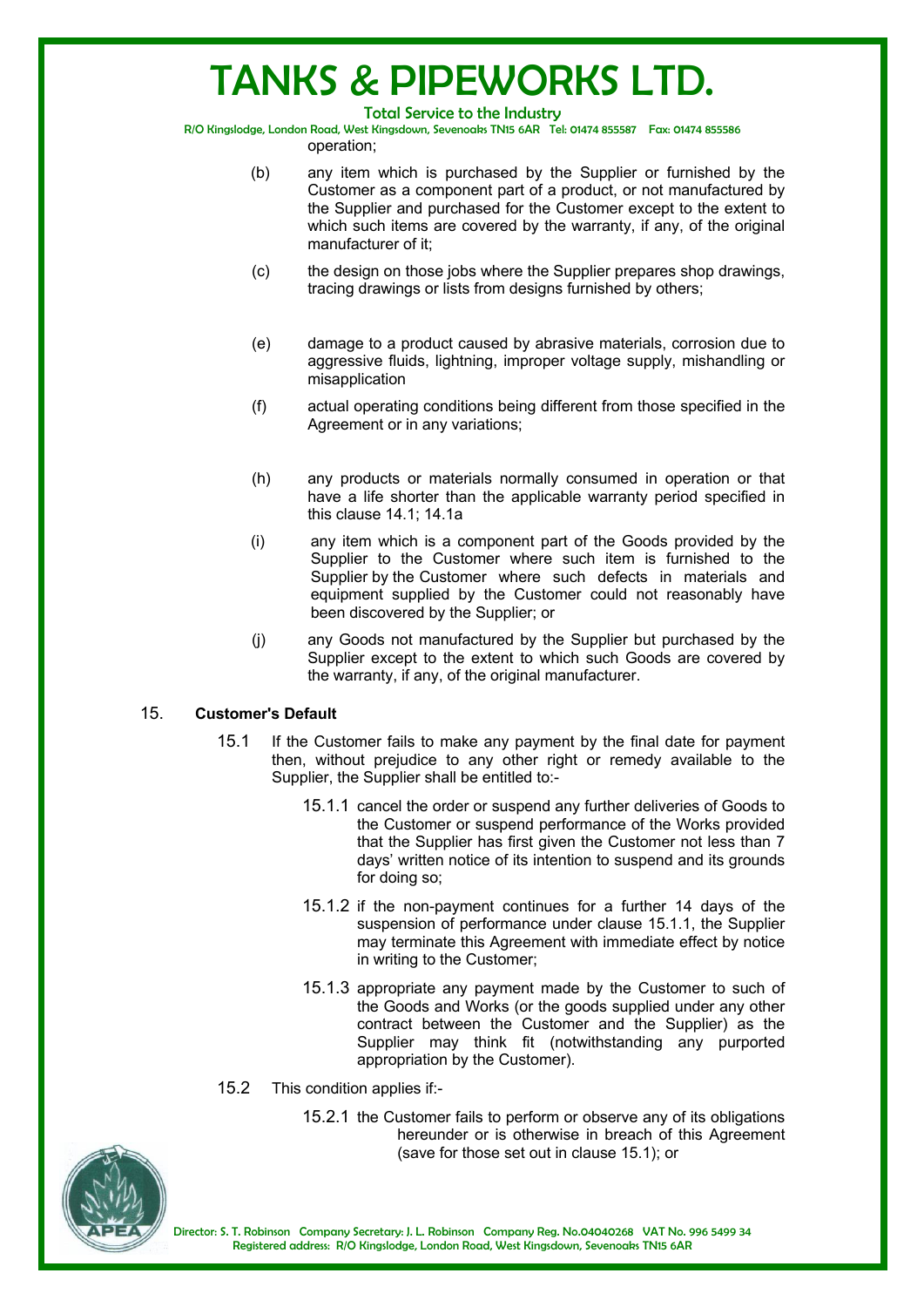#### Total Service to the Industry

R/O Kingslodge, London Road, West Kingsdown, Sevenoaks TN15 6AR Tel: 01474 855587 Fax: 01474 855586

- 15.2.2 any of the events listed in clauses 10.6.1-10.6.13 occurs to the Customer; or
- 15.2.3 the Customer ceases, or threatens to cease, to carry on business; or
- 15.2.4 the Supplier reasonably apprehends that any of the events mentioned above is about to occur in relation to the Customer and notifies the Customer accordingly.
- 15.3 If Condition 15.2 applies then, without prejudice to any other right or remedy available to the Supplier, the Supplier shall be entitled to cancel the Agreement or suspend any further deliveries under the Agreement without any liability to the Customer, and if the Goods have been delivered but not paid for the price shall become immediately due and payable notwithstanding any previous agreement or arrangement to the contrary.

#### 16. **Liability and Insurance**

- 16.1 No actions or proceedings under or in respect of this Agreement whether in contract or in tort in negligence or for breach of statutory duty or otherwise shall be commenced against the Supplier after the expiry of 6 years following completion of the Works or such earlier date that may be prescribed by law.
- 16.2 The Supplier shall, throughout the carrying out of the Works, maintain in force a product liability insurance policy with an insurance company in the United Kingdom of good repute as long as the levels of cover are available to the Supplier on reasonable terms and at a reasonable premium.
- 16.3 Further and notwithstanding anything to the contrary contained in this Agreement and without prejudice to any provision in this Agreement whereby liability is excluded or limited to a lesser amount, the liability of the Supplier under or in connection with this Agreement whether in contract or in tort, in negligence, for breach of statutory duty or otherwise for any claim shall not exceed the amount, if any, recoverable by the Supplier by way of indemnity against the claim in question under its product liability insurance policy in force at the time that the claims or (if earlier) circumstances that may give rise to the claim is or are reported to the insurers in question.
- 16.4 Without prejudice to any provision in this Agreement whereby liability is excluded or limited to a lesser amount, the Supplier shall be liable under this Agreement for the reasonable costs of repair, renewal and/or reinstatement of any part or parts of the Works to the extent that the Customer reasonably incurs such costs or the Customer becomes liable either directly, or by way of financial contribution for such costs but the Supplier shall not be liable for any other losses (including loss of use, loss of profit or any other consequential loss) incurred by the Customer.
- 16.5 The Customer shall indemnify the Supplier against all damages, costs, claims and expenses suffered by the Supplier arising from loss or damage to any equipment (including that of third parties) caused by the Customer, or its agent or employees.
- 16.6 The Supplier shall not be liable to the Customer or be deemed to be in breach of these terms and conditions by reason of any delay in performing, or any failure to perform, any of the Supplier's obligations if the delay or failure was due to any cause beyond the

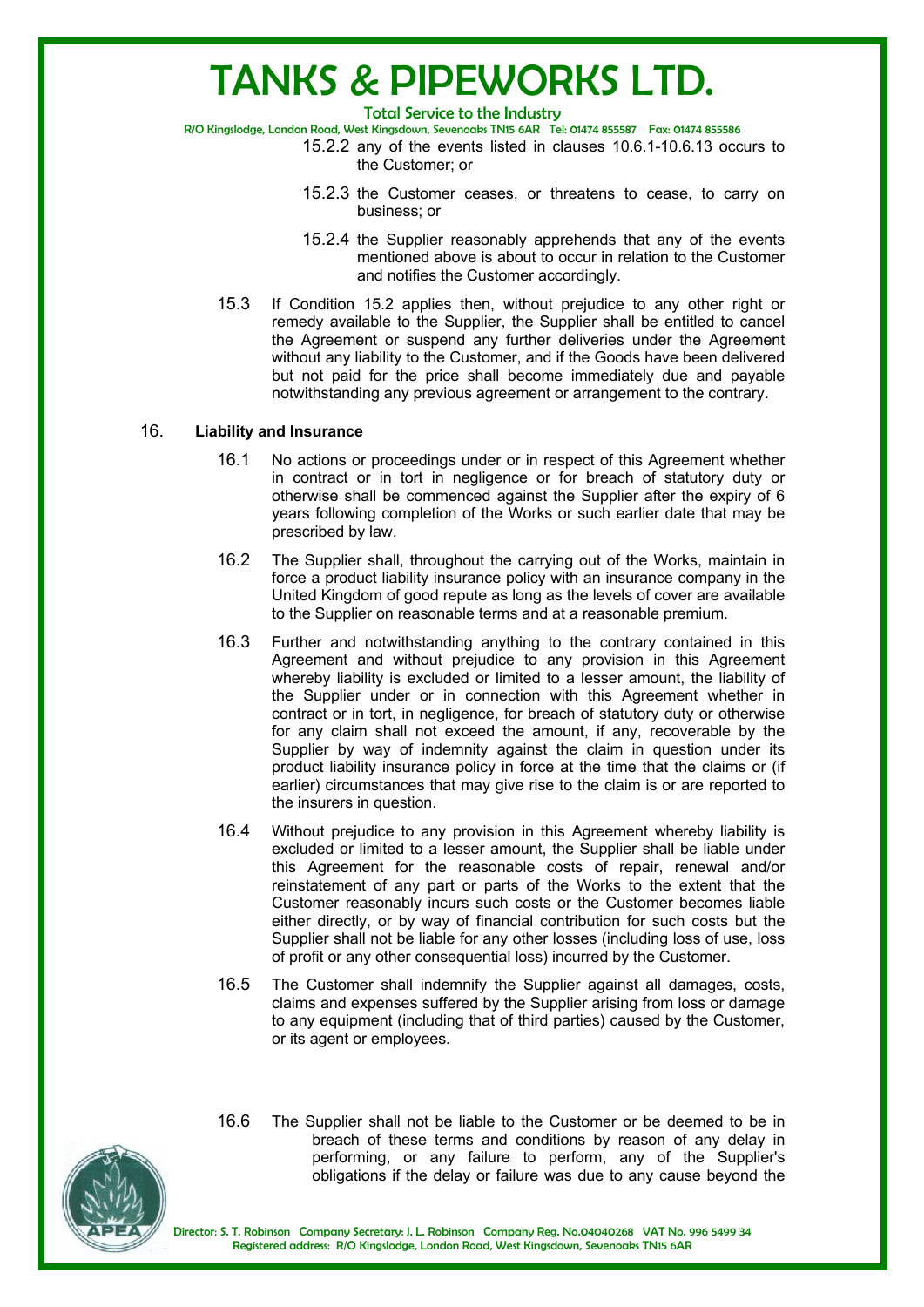#### Total Service to the Industry

R/O Kingslodge, London Road, West Kingsdown, Sevenoaks TN15 6AR Tel: 01474 855587 Fax: 01474 855586 Supplier's reasonable control.

#### 17. **Communications**

- 17.1 All communications between the parties about the Agreement shall be in writing and delivered by hand or sent by pre-paid first class post or sent by fax or sent by electronic mail:
	- 17.1.1 (in the case of communications to the Supplier) to its registered office or such changed address as shall be notified to the Customer by the Supplier; or
	- 17.1.2 (in the case of the communications to the Customer) to the registered office of the addressee (if it is a company) or (in any other case) to any address of the Customer set out in any document which forms part of the Agreement or such other address as shall be notified to the Supplier by the Customer.
- 17.2 Communications shall be deemed to have been received:
	- 17.2.1 if sent by pre-paid first class post, two Business Days after posting (exclusive of the day of posting); or
	- 17.2.2 if delivered by hand, on the day of delivery; or
	- 17.2.3 if sent by fax or electronic mail on a Business Day prior to 4.00 pm, at the time of transmission and otherwise on the next Business Day.
- 17.3 Communications addressed to the Supplier shall be marked for the attention of the Supplier's Authorised Representative as named in the Memorandum of Agreement.

#### 18. **Force Majeure**

- 18.1 In the event that either party is prevented from fulfilling its obligations under this Agreement by reason of any supervening event beyond its control including but not limited to war, national emergency, flood, earthquake, strike or lockout the party shall not be deemed to be in breach of its obligations under this Agreement. The party shall immediately give notice of this to the other party and must take all reasonable steps to resume performance of its obligations.
- 18.2 Each party shall be liable to pay to the other damages for any breach of this Agreement and all expenses and costs incurred by that party in enforcing its rights under this Agreement.
- 18.3 If and when the period of such incapacity exceeds  $\le 6$  >> months then this Agreement shall automatically terminate unless the parties first agree otherwise in writing.

#### 19. **Confidentiality**

The Customer shall keep in strict confidence all technical or commercial know-how, specifications, inventions, processes or initiatives which are of a confidential nature and have been disclosed to the Customer by the Supplier, its employees, agents or subcontractors, and any other confidential information concerning the Supplier's business or its products or its services which the Customer may obtain. The Customer shall restrict disclosure of such confidential information to such of its employees, agents or subcontractors as need to know it for the purpose of discharging the Customer's obligations under the Agreement, and shall ensure that such employees, agents or subcontractors are subject to obligations of confidentiality